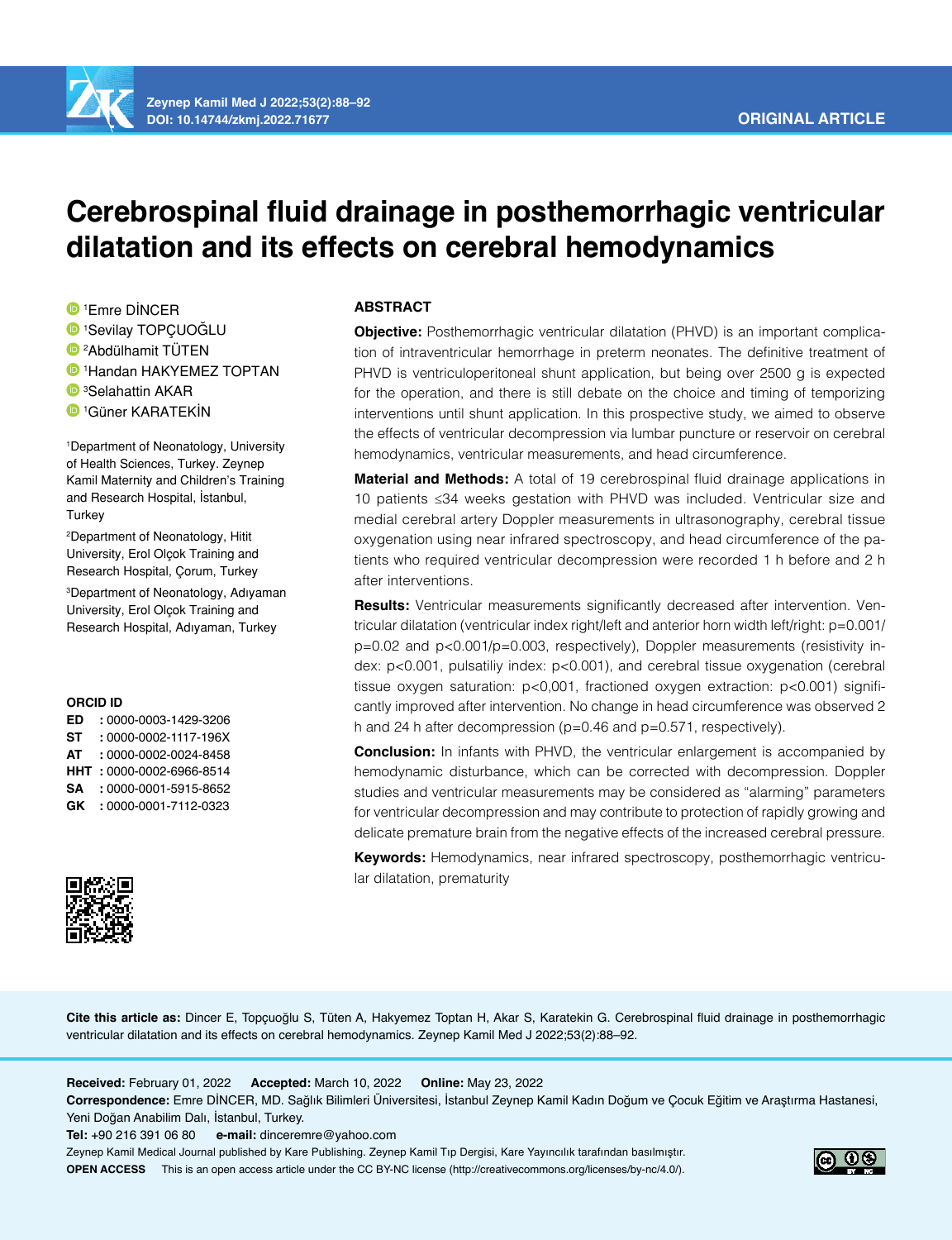# **INTRODUCTION**

Posthemorrhagic ventricular dilatation (PHVD) is referred to as progressive ventricular dilatation due to cessation of cerebrospinal fluid (CSF) flow or absorption as a result of clot formation and extracellular matrix protein deposition in the ventricular system.[1,2] PHVD is still one of the most important intraventricular hemorrhage (IVH) complications in preterm infants. While IVH incidence is reported to be 15%–30% in preterm babies, weighing <1500 g at birth, and even higher in babies with extremely low birth weight, PHVD may develop in up to 80% in patients with grade III–IV IVH.[1]

As ventricular dilatation has been shown to cause white matter damage, cerebral palsy, and neurodevelopmental retardation in infants, treatment is of great importance.<sup>[2–4]</sup> However, there is still an ongoing debate on treatment modalities of PHVD.[1,5,6] VP shunt operation is not required for all PHVD cases, and spontaneous resolution can be observed.<sup>[6-8]</sup> Studies have reported the shunt requirement rate to be around 40%.<sup>[9]</sup> There are some restrictions of shunt placement: high protein levels of CSF and low body weight, [1,6,9] being over 2000-2500 g is expected in many centers for VP shunt operation.<sup>[10]</sup> For all these reasons, temporizing solutions for ventricular drainage are sought to prevent cerebral damage in this process. Therefore, interventions such as serial lumbar puncture (LP), ventricular reservoir, and tapping are often applied to these patients. Although these workarounds are not thought to prevent the requirement for VP shunt,<sup>[6]</sup> they have been shown to improve the aEEG pattern, cerebral tissue saturation, and cerebral artery Doppler measurements.<sup>[2,9,11]</sup>

Another problem encountered in daily practice is the difference in treatment intervention timing approaches between neonatologists and neurosurgeons. In daily practice, neonatologists accept the ventricle measurements obtained by ultrasonographic measurements, the resistivity index (RI), as decompression indication, which develop much earlier than the increase in the head circumference and fontanel tension.[6] However, neurosurgery does not always accept this point of view, and an increase in fontanel tension and head circumference is expected. For this reason, early-stage warning parameters that will be more objective and protect the premature brain that is developing should be identified.<sup>[12]</sup>

In our study, we aimed to investigate the effects of temporizing decompression applications on ventricular dimensions and cerebral hemodynamics with the combination of near infrared spectrometry (NIRS) and Doppler measurements and evaluate whether these modalities would be helpful in the decision of intervention. The second aim was to evaluate if the head circumference is affected by decompression of ventricles.

# **MATERIAL AND METHODS**

This prospective observational clinical study was conducted in the neonatal intensive care unit of a tertiary hospital with 1500 annual admissions between September 2016 and January 2018. Patients who were born ≤34 weeks gestation and who were performed CSF drainage for ventricular decompression were enrolled in the study. Both LP and CSF reservoir tapping were considered CSF drainage procedures. CSF drainage of 10 mL/kg was considered a successful intervention and included in the study. The study was approved by the local ethics committee (2016-137) and conducted in accordance with the principles of the Helsinki Declaration. Written parental consent was obtained for all patients.

Inclusion criteria were: to be born ≤34 weeks gestation, have PHVD, and require decompression of ventricles in the hospitalization period. Exclusion criteria were: chromosomal, cardiac, or cranial anomalies, central nervous system infection or sepsis, and hemodynamic instability. Patients who had ventricular dilatation or hydrocephalus due to other etiologies than IVH were also not included in the study.

## **Criteria for Intervention**

In our unit, IVH screening is performed following the recommended cranial ultrasound schedule for premature infants.[13] Patients who are detected to have IVH are followed closely using cranial ultrasonography in terms of PHVD, and ventricular index (VI) and anterior horn width (AHW) are measured every other day. Also, the head circumference of these babies are measured on a daily basis. Patients with VI >97p and AHW >6 mm are diagnosed with PHVD, and if VI >97p +4 mm, ventricle decompression is considered.<sup>[3,14]</sup>

In case of the ongoing need for drainage after the third attempt, the patient is consulted with neurosurgery and evaluated in terms of ventricular reservoir or VP shunt. As there is no neurosurgery clinic or neurosurgeon in our hospital and the relevant consultant physicians do not agree to perform the surgical intervention in our hospital or at the bedside, patients are transferred to external centers for reservoir or shunt intervention. On the other hand, consultant neurosurgery clinics accept patients over 2500 g for VP shunt. For reservoir insertion, babies are only expected to be hemodynamically stable and not to have CNS infection.

### **Cranial and Doppler Ultrasonography**

Cranial ultrasonography and cerebral Doppler ultrasonography were performed by the neonatology fellow or neonatology specialist in NICU 1 h before and 2 h after the procedure. The timeline of decision and application processes are depicted in Figure 1. Ultrasonographic evaluations are planned according to the recommended schedule for preterm babies.<sup>[13]</sup> In our clinic, for cranial and Doppler ultrasonography, Philips Envisor C HD (Royal Philips Electronics, Amsterdam, Netherlands) with phased array 5–12 MHz probe is used. VI (the distance between the falx cerebri and the lateral wall of the anterior horn in the coronal plane) and AHW (widest diagonal width of anterior horn in the coronal plane) are evaluated from anterior fontanelle. The end-diastolic velocity (EDV) and peak systolic velocity (PSV) of the medial cerebral artery are measured from the temporal window. RI is calculated using the formula: (PSV–EDV)/PSV. Pulsatility index (PI) is calculated using the formula: (PSV–EDV)/mean systolic velocity.

#### **Drainage Procedure**

For LP, 1  $\mu$ g/kg fentanyl is used for sedation and analgesia. LPs were performed in sitting or lateral flexed decubitus position. A sterile environment was prepared for performing drainage from the CSF reservoir after local lidocaine and prilocaine application. The amount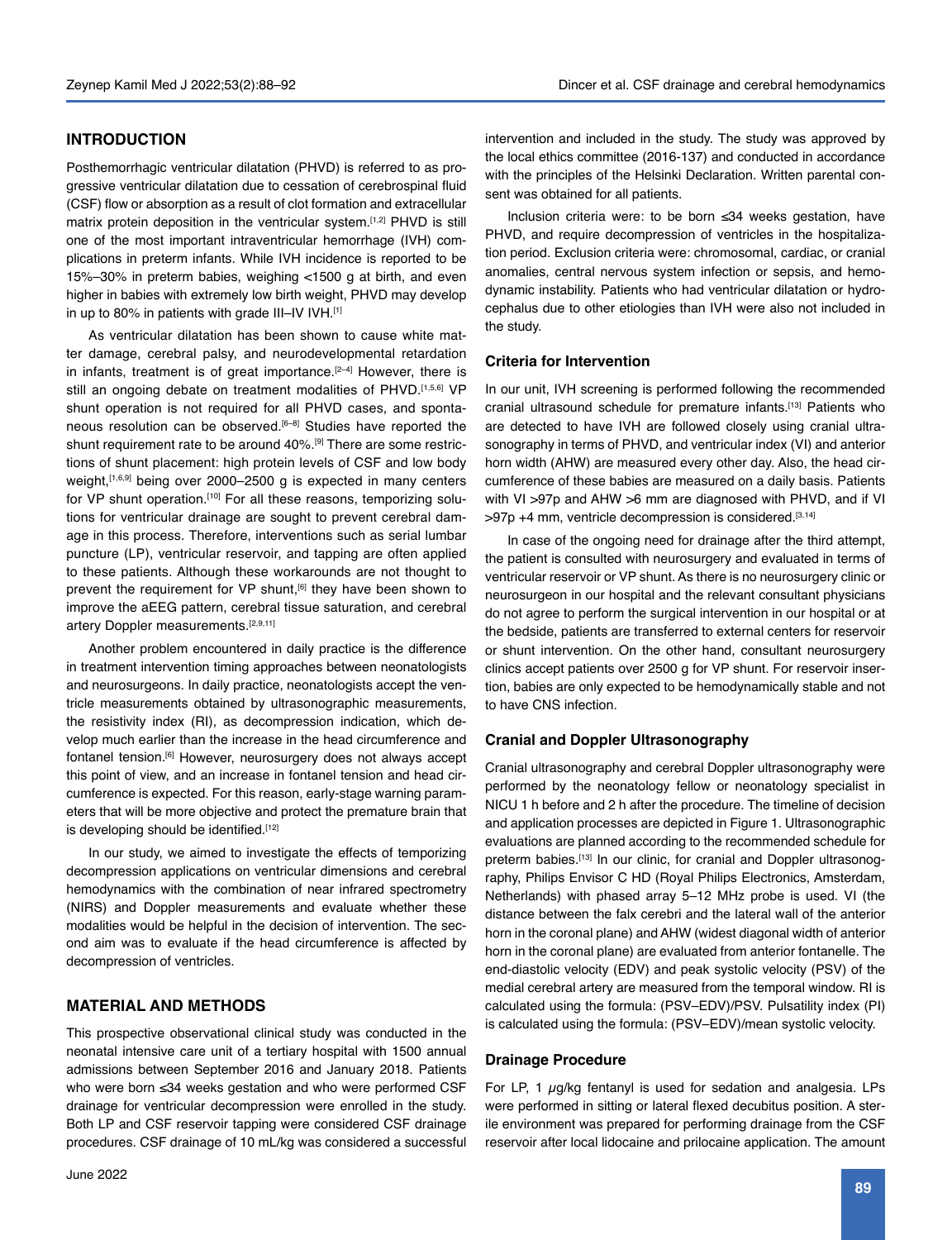

**Figure 1:** Timeline of decision and application of ventricular decompression and data collection.

of drained CSF is aimed to be 10 mL/kg. During the interventions, patients were monitored, and in case of clinical worsening (desaturation or bradycardia), the procedure was delayed.

#### **Cerebral Oxygenation Assessment**

Covidien INVOS (Medtronic, USA) was used to evaluate cerebral oxygenation. The neonatal probe was placed on the glabella 1 h before the decompression procedure, and the mean value was recorded until the application. The mean cerebral tissue oxygen saturation values between the 15th minute and second hour after the application were recorded. Fractionated oxygen extraction (FOE) ([saturation–tissue saturation]/saturation) was calculated with the data obtained.

## **Head Circumference**

Head circumference of the patients was measured 1 h before the intervention and 1 h and 24 h after the intervention. A paper tape is used for measurement, and the tape was passed around the head, just above the eyebrows and over the protuberance of the skull at the back of the head.[15]

#### **Statistical Analysis**

Parametric values are reported as mean±SD, nonparametric values are reported as median and quartiles 1–3. As the sample size was below 30, the Wilcoxon test is used to compare before and after values. p-values below 0.05 are considered statistically significant. Statistical analyses were computed with SPSS software (SPSS 18.0 for Windows; SPSS, Chicago, IL, USA).



**Figure 2:** Patient enrollment according to inclusionexclusion criteria.

PVHD: Post-hemorrhagic ventricular dilatation; CSF: Cerebrospinal fluid.

## **RESULTS**

During the study period, 12 patients were eligible for enrollment, but 2 patients were excluded because all decompression attempts were unsuccessful. Ten patients were included in the study, and 21 CSF drainage applications were applied. Two decompression attempts were terminated because of hemodynamic and respiratory deterioration. As a result, 19 CSF decompression applications in 10 patients were evaluated in the study (Fig. 2). The median gestational age of the patients was 27 weeks (Q1–Q3: 26–29), while the median birth weight was 1150 g (Q1–Q3: 745–985). The median weight on the procedure day was 1550 g (Q1–Q3: 860–1360), while the median of chronological age was 19 days (Q1–Q3: 15–37). Clinical features of the patients are depicted in Table 1. Five of the patients had IVH grade III and the other five had IVH grade IV. Decompression was performed with LP in 6 of 10 patients (14 of total 19 interventions) and with tapping from the reservoir in 4 of them (5 of total 19 interventions).

There was a statistically significant difference in both right and left VI and AHW values between before and after intervention measurements in the cranial ultrasonography (right VI: p=0.001, left VI: p=0.02, right AHW: p<0.001, left AHW: p=0.003).

Comparing the hemodynamic parameters before and after the intervention, there was a significant difference in StO2 (p<0.001), RI (p<0.001), PI (p=0.001), FOE (p<0.001), and EDV (p<0.001) values of middle cerebral artery (Table 2).

There was no significant difference between head circumference measurements taken before and 1 h after intervention (p=0.46) and between before and 24 h after the intervention (p=0.571).

## **DISCUSSION**

In this study, it has been shown that interventions for ventricular decompression are effective for reducing the size of the ventricular system and subsequent improvement in cerebral hemodynamics. On the other hand, although the size of the ventricles decreased, it was observed that there was no significant reduction in head circumference.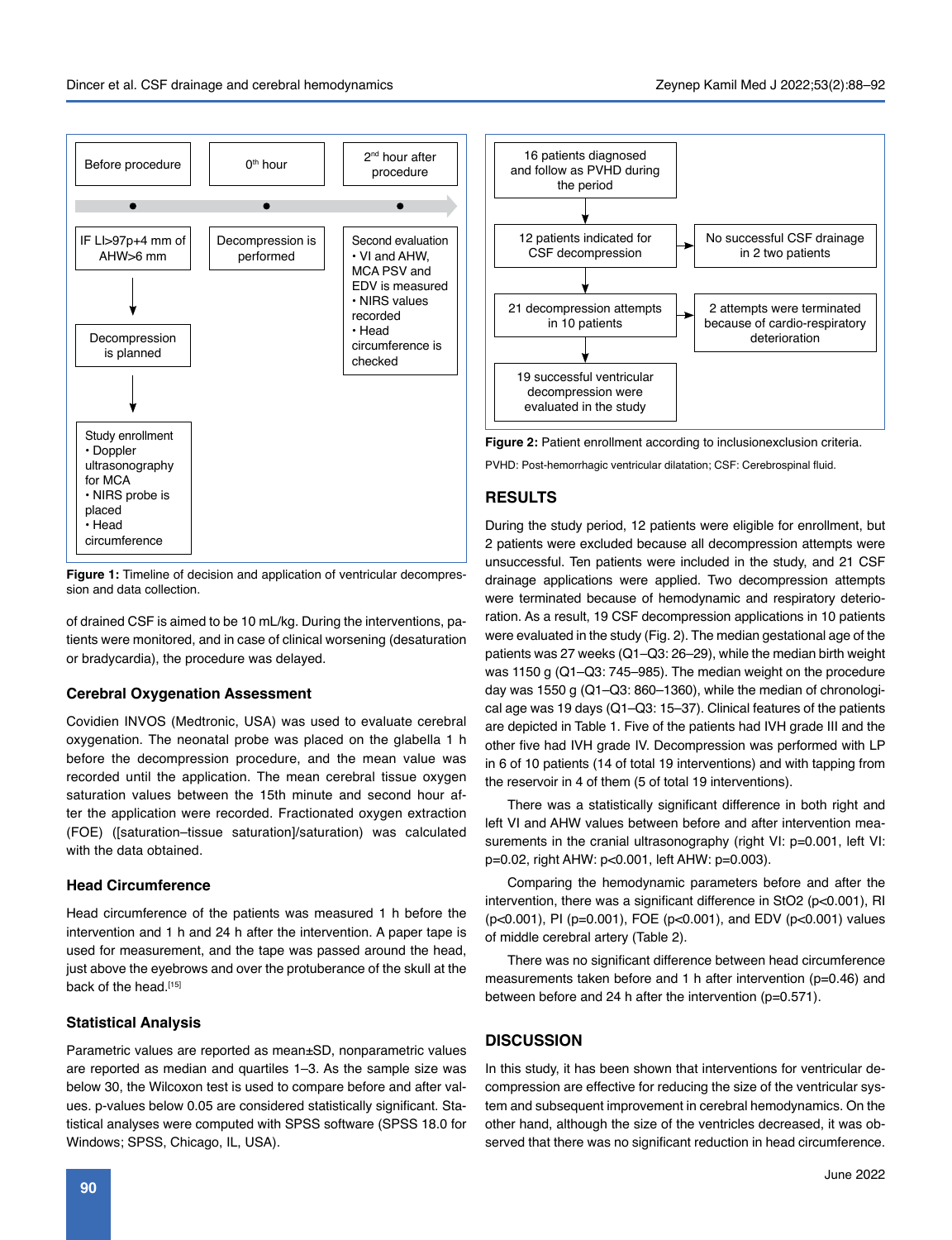# **Table 1: Clinical features of the patients**

| Gender (male/female)                    | 6/4              |
|-----------------------------------------|------------------|
| Gestational age*                        | 27 weeks (26-29) |
| Birth weight*                           | 890 g (745–985)  |
| Weight at intervention*                 | 960 g (860-1360) |
| Postnatal age at intervention*          | 19 days (15–37)  |
| Corrected age at intervention*          | 30 weeks (29-37) |
| Patients underwent lumbar puncture/     |                  |
| total number of patients (n)            | 6/10             |
| Number of drainage with lumbar puncture |                  |
| /total interventions (n)                | 15/19            |
|                                         |                  |

Values not normally distributed are given as median and quartile 1–3 and marked with an asterisk.

**Table 2: Ultrasonographic measurements, cerebral oxygenation values, and Doppler measurements before and after the intervention**

|                               | <b>Before</b>  | After<br>intervention intervention | р     |
|-------------------------------|----------------|------------------------------------|-------|
| Ultrasonographic measurements |                |                                    |       |
| Left VI                       | $16.7 + 8.2$   | $13.2 + 3.0$                       | 0.002 |
| <b>Left AHW</b>               | $10.8 + 4.6$   | $8.8 \pm 3.0$                      | 0.003 |
| <b>Right VI</b>               | $16.4 \pm 6.7$ | $14.3 + 4.4$                       | 0.001 |
| Right AHW                     | $12.6 + 5.2$   | $10.3 \pm 5.0$                     | 0.000 |
| Doppler measurements          |                |                                    |       |
| <b>PSV</b>                    | $5.9 + 2.2$    | $6.1 \pm 1.9$                      | 0.355 |
| <b>Mean Flow Velocity</b>     | $2.8 + 1.2$    | $3.0 + 1.1$                        | 0.107 |
| <b>EDV</b>                    |                | $1.1$ (0.8–1.3)* 1.44 (1.1–1.8)*   | 0.000 |
| <b>Pulsatility Index</b>      | $1.8 \pm 0.6$  | $0.46 \pm 0.16$                    | 0.001 |
| RI                            | $0.8 + 0.1$    | $0.73 \pm 0.1$                     | 0.000 |
| <b>NIRS</b> values            |                |                                    |       |
| StcO <sub>2</sub>             | $65+7.1$       | 70±6.8                             | 0.000 |
| FOE                           | $0.31 + 0.1$   | $0.26 \pm 0.1$                     | 0.000 |
|                               |                |                                    |       |

Values in normal distribution are given as mean±standard deviation. Values not normally distributed are given as median and quartile 1–3 and marked with an asterisk. VI: Ventricular index; AHW: Anterior horn width; PSV: Peak systolic velocity; EDV: End-diastolic velocity; PI: Pulsatility index; RI: Resistivity index; NIRS: Near infrared spectrometry; StcO2: Cerebral tissue oxygen saturation; FOE: Fractioned oxygen extraction.

Several previous studies investigated the aftereffects of ventricular decompression on regional cerebral oxygenation,<sup>[8,10]</sup> Doppler measurements,[11] electrocerebral activity,[2,9,16] and visual evoked potentials.[9,16] All these subjects were reported to amend following

the decompression procedure.<sup>[2,9]</sup> In the study of Norooz et al.,<sup>[9]</sup> aEEG findings improved after intervention, and the discontinuous pattern normalized to the continuous pattern at median day 12.5. Two studies have also reported normalized aEEG pattern after decompression.[2,16] As distinct from cerebral hemodynamics, improvement in aEEG activity had been observed at a later time. It must be highlighted that the normalization occurs at a median of 4.5–12.5 days; therefore, it can be concluded that the success or effect of the intervention can be evaluated earlier with NIRS and Doppler measurements than aEEG. In our study, the improvements in cerebral oxygenation were observed in the first 2 h after the intervention. Also, there was a significant improvement in blood velocities measured in the second hour after decompression.

The result that there is no significant change in the head circumference immediately after intervention and 24 h after ventricular decompression can be explained by the fact that the change in the head circumference has not yet occurred, although there is a hemodynamic problem that developed with the enlargement of ventricles which we could correct with intervention. Previous studies have also reported that symptoms and signs of increased intracranial pressure (ICP) develop later than ultrasonographic findings.<sup>[17,18]</sup> This result shows that the measurement of ventricular dimensions by ultrasonography is superior to other physical examination findings, as reported in the studies.

The development of the premature brain is a delicate process, which cannot be completed in the antenatal period.<sup>[12]</sup> This exquisite process includes origination, migration, differentiation of neurons and neuroglias, and establishing functional and structural connections.<sup>[19]</sup> While this process needs to go smoothly in very low birth weight and extremely low birth weight infants, unfortunately, they are also the riskiest patient group for IVH and subsequent PHVD, which are the most severe thread for neurodevelopment.<sup>[12]</sup> In these patients, PHVD contributes the brain damage by compression of the cerebral mantle and disruption of energy metabolism due to impaired hemodynamics.<sup>[20]</sup> However, with the increased pressure that occurs, neighboring tissue edema in PHVD and secondary inflammatory processes in the CSF content also contribute to the brain damage process.[12]

Brouwer et al.<sup>[19]</sup> reported possible relation of deep gray matter volume reduction and raised ICP in infants with PHVD. Besides, in another study by Brouwer et al., increased ICP correlates with myelination and neurodevelopmental delay due to cerebral hemodynamic alteration and cerebral tissue damage.<sup>[4]</sup> Furthermore, PHVD is accused of interrupting the ventral ganglionic eminence supply of neuron precursors to the thalamus.<sup>[19]</sup> In addition, decompressing procedures are thought to remove blood components and inflammatory substances.[13]

For all these reasons, while waiting for the time to apply a permanent solution such as a shunt, it would not be wise to accept the head circumference increment as an indication of decompression, [14] which has been shown not to correlate with ventricular volumes in previous studies.  $[17,18]$  On the other hand, clinical findings such as apnea, bradycardia, lethargy, and hypertonia are not only the finding of ICP; they are the findings of cerebral compromise due to pressure increase.<sup>[18,20]</sup> Therefore, PHVD should be intervened before these findings develop.[10,13,20]